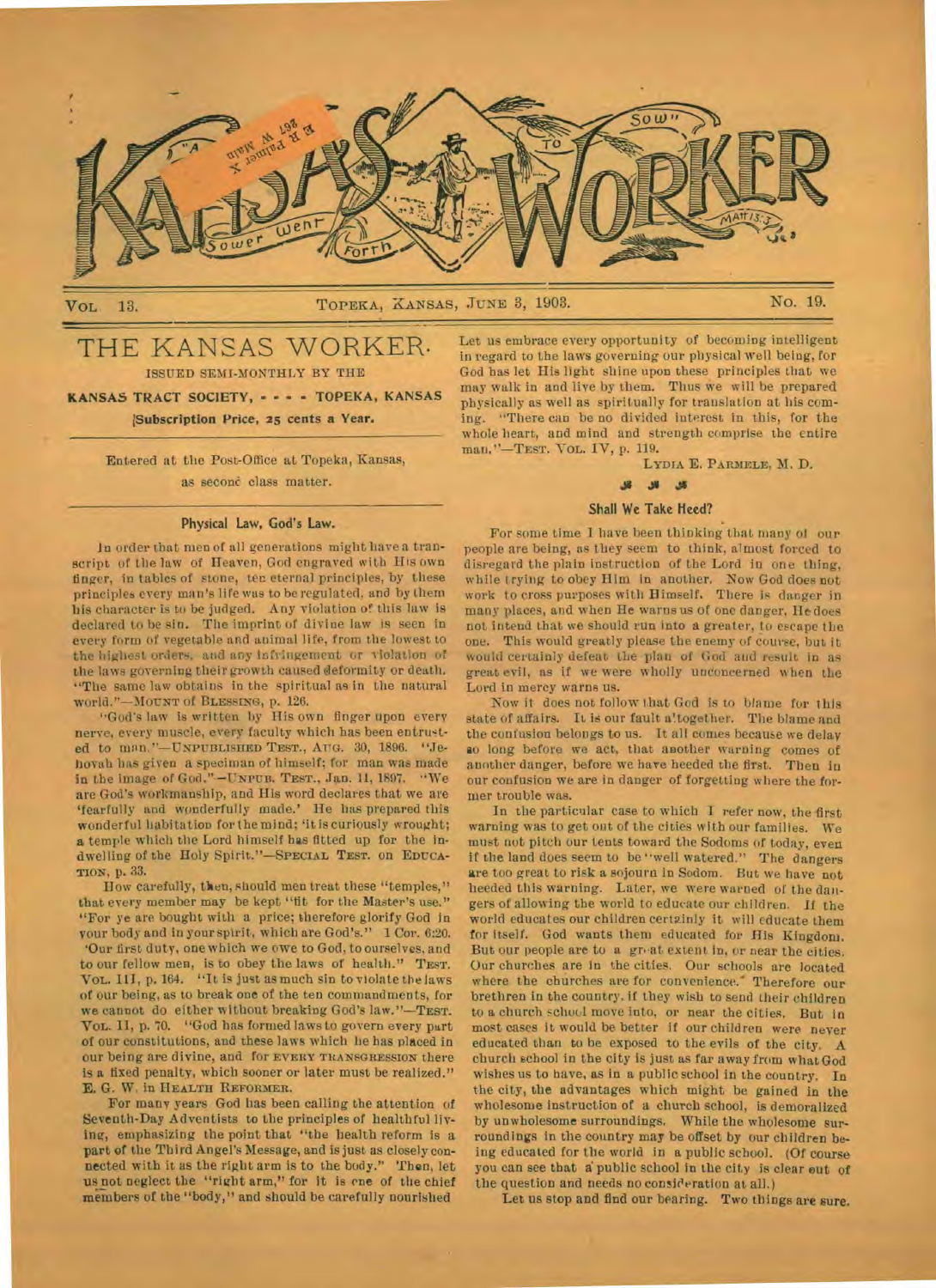First, God wants us out of the cities: Second, He wants church schools. It seems certainly true then that He wants our church schools in the country. But says one, "How shall we remedy evil?" When Abraham was called, "He went out not knowing whither lie went." This is faith. The language of unbelief is, "How can these things be." Which is best, to step out by faith, or to doubt and question?

I offer the following as a suggestion, which I believe would if carried out, help at least in the solution of this important problem:—Where a few families of our people own farms in a suitable place and need a school, let them find what are the openings for brethren who may desire to buy or rent farms in the vicinity with the view of having a school started. Such information could be reported to our school superintendent. I feel sure that he would be glad to have such information as he could also keep a list of any brethren who might desire to move to such a place for the sake of starting a school after God's own order. Shall we take heed and move out as God may lead? His promise is "I am with thee and will keep thee in all places whither thou goest." Shall we lay plans in harmony with His will? I. A. CRANE.

# 36 36 36 Are We All Lifting?

When a great weight is to be lifted, one of the most important points is to so arrange it that a large number of pet ple can get hold to lift, and if some can only lift a few pounds if enough can *get* hold, it will go; but you must also have the people who have an interest in the undertaking and are willing to make some exertion to see it accomplished.

Every Seventh-Day Adventist who is one because he understands that the Message that makes him a Seventh-Day Adventist, is the last Message that will ever be given to the world, is willing to put forth earnest effort to accomplish the work to which this Seventh-Day Adventist denomination is called. The work of carrying the message to all the world.

It requires much money to accomplish this work, and the Mission Board has called for 8205,000 to use in support of the work already begun in the various parts of the world. Does this look like a large sum? It would be a large sum if it must be raised by only a few, but if all of the sixtythousand members in this country will take hold and lift just to the amount of ten cents per week there will be over 8300,000 raised. Now the practical question is, Will we do that? Let us take it up as individuals and encourage others to do so by talking it to them, and that which looks like a great sum to raise will be raised and no one will feel the load to be great, simply because so many have a hold and are lifting a small portion.

Will you take this up anew? Many have never adopted that plan which is so easy to follow, if entered upon with a will. Have you the interest in the undertaking? Will you lift every week that much? This money must be raised, Who will do iL? It will be a great relief to those who are called upon to send out this money, if we will all just now, at once, adopt the tea-cents-per-week-plan. May the Lord help you to say **"I** will," and then to fulfill the vow. C. McREYNOLDS.

# .11

## **A** Talk With **The Young People.**

The Young People's Society is an organization not independent or separate from the church, but it is a department of the church work, therefore the church should have a general oversight of its work. It is not necessary to

have more than one class of members. Let all be active members. The benefits you receive do not come from membership, but from activity. You should come together to study the Bible and plan to carry on missionary work. Conduct your work so that every one may have opportunity to develop his talents. It is proper for the elder members of the church to attend, and we should be glad to have them do so, but we should not expect them to do all the work. The object of your meetings is to develop workers, not listeners. We need "Old men for- counsel and young men for strength," in this missionary work.

Allow me to suggest that the Weekly Study in the Instructor form a basis for your regular lessons, and individually try this thought for missionary work. While perusing the "Youth's Instructor, "Life Boat" or some good book as "Steps to Christ," Object Lessons" "Power for Witnessing," etc. undoubtedly you will find some thought which Is of particular interest to you. Having received comfort, think of some acquaintance with **whom** you have influence and carry the paper or book to them, requesting that they read this particular article or chapter. You should be the leader of the conversation, and in this way introduce your work. Either sell or loan it to them, and when you call again in a few days, ask what they think of it if they have read it. Carry with you something which you have found in the meantime which you think will interest them. In this way, you will be planning and doing something definite, and you should stick everlastingly at it, too. At first, you should not endeavor to interest them only in the Sabbath and other doctrinal points, which would close the way for the very work which you wish to accomplish. **but**  manifest a real personal interest in them, carry them as a burden upon your heart and study and pray much that you may really be a blessing to them.

In this work you will indeed feel the need of coming together as young people to pray with and for each other and to talk over the work each is doing. Mention the good thoughts you received from the article which you handea out, and also how it was received, etc. Further, plan for definite work, the following week. Then your meetings will be full of interest and life for all. Thus, you can help and comfort each other, and be a blessing to others.

B. E. HUFFMAN.

#### **Ji**   $\mathcal{A}$

#### **Delegates.**

As it is nearing the time for the July quarterly meetings. and this will be the last quarterly meeting season before the Annual Camp-meeting and Conference which will be held the last of August, closing Sept. 7. It is very necessary that all should be reminded of the fact that we are to elect delegates according to our former custom. Our experience last year was sufficient to convince all of the folly we were guilty of in trying the plan of not electing delegates. It is perfectly proper that all who are present be invited by vote of the delegates, if they choose to vote it, to participate in all of the business of the Conference; but each church that wishes to be regarded as a church should choose their delegates. One for the church, regardless of size and one for each 15 members. Don't neglect this. If you have no elder, let the deacon conduct the election, if no deacon, let any officer of the church, which includes librarian, clerk, treasurer or Sabbath-school superintendent. Call the election, you can attend to it at the close of Sabbath meeting the first or second Sabbath in July. and send names of those who were elected, to N. B. Emerson, 821 West 5th Street, who is the Conference Secretary. Please do not fail to attend to this on time. C. MCREYNOLDS. fail to attend to this on time.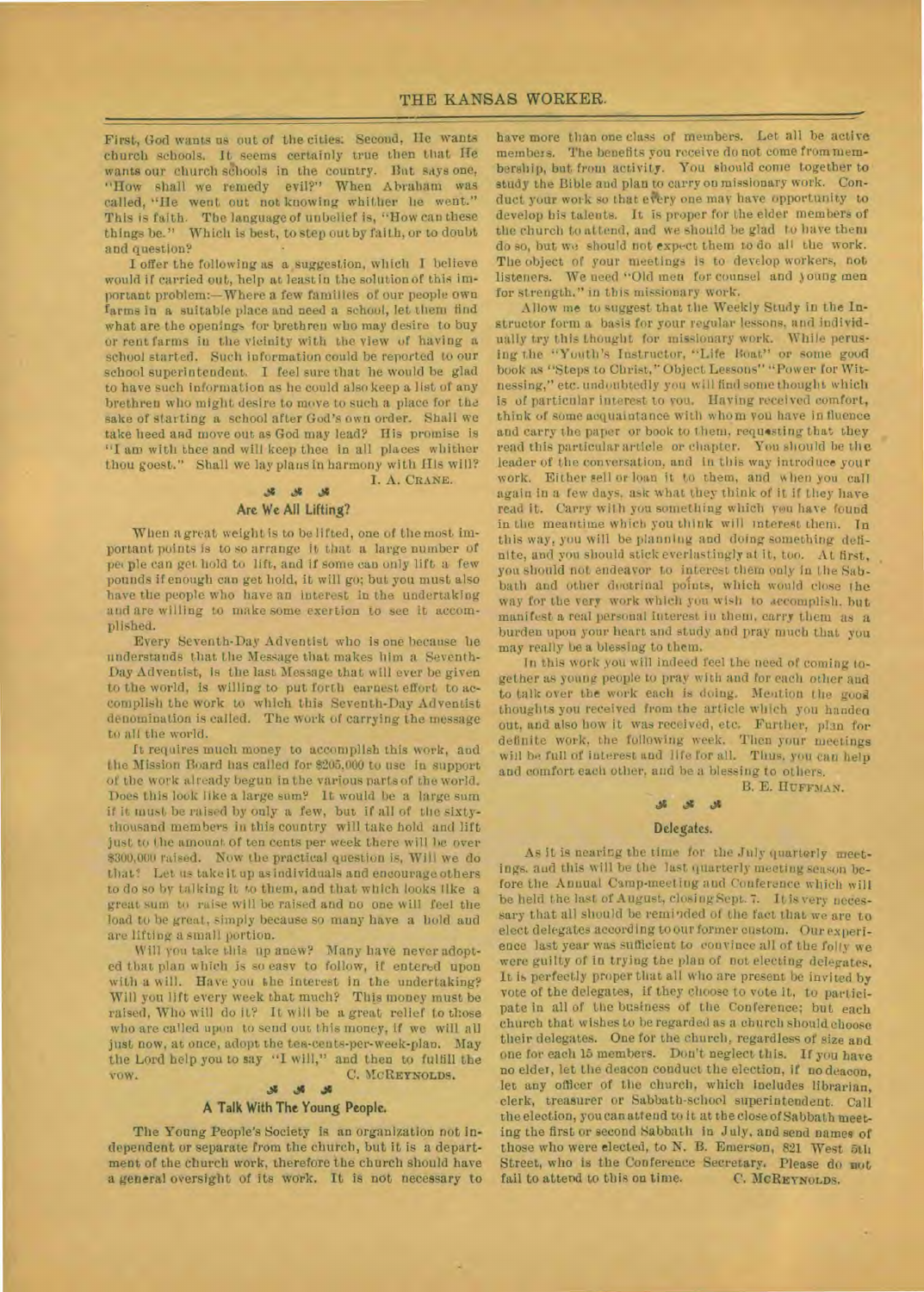# **Religious liberty Tracts Cheap.**

On account of a fire next door and<sup>v</sup>a slight water damage, m )st of this stock on the edges is more or less spotted as tho with ink, and many of the tracts are shelf worn and sunburned, but make very good missionary material.

We have a proposition to make concerning this stock, and that is if it is put into actual active missionary use, and not stored away in some room or on a shelf, we would be glad to send these **R. L.** L. tracts out at the rate of 20 cents per pound, which would simply cover,the cost of postage, wrapping and delivery to the P. **0.** here.

We would send assorted packages, 25 In a package, and they cover such subjects as,—

Religious Intolerance in the Republic. SundayLaws in the United States. Appeal and Remonstrance. The Bible and the Public schools. Religious Liberty and the Merman Question. Ihe Meaning of the Four Centuries. Christ and the Pharisees. Protestantism, True and False. Congress on Sunday Legislation, Our Answer Concerning Sunday. The Sabbath Question in Parliment. The Puritan Sabbath for Physical Rest. The Papacy and Prophecy. Papacy and Persecution.

All that we insist **on** is that the tracts be actually distributed from house to house or otherwise. We have perhaps a ton of these tracts. Will be sent out in lots of from 1 pound to 20 pounds. Would not think it advisable to send out more than from 10 to 30 pounds to any one church or company, but will renew the order or shipment when those are disposed of

PACIFIC PRESS PUBLISHING CO., . 18 West 5th St., Kansas City, Mo. ال ال ال

## **This Will Interest** You.

The Correspondenc6 School for nurses connected with the Sanitarium Medical Missionary Training School will begin a new class the **first** of July 1903. Lessons are sent weekly to students who are unable to leave home duties in order to take a regular course at one of our Sanitariums. This is the fifth year this work has been in progress, and This is the fifth year this work has been in progress, and<br>
hundreds are availing themselves of it. Our pupils during<br>
the year of 1902 nearly doubled in number to those of any<br>
newtons year. Studies in eleven subjects are previous year. Studies in eleven subjects are given, among which Christian Help Work, and care and treatment of the sick are prominent. Our lessons have recently been rewritten and enlarged and are in every way improved.

The tuition fee is five dollars for the entire course. This amount is to cover the cost of sending out lessons, correcting the replies, and returning the reports to the pupils. The few text-books required for this work are furnished at actual cost price. We shall organize a new class in July which will continue one year. By taking double lessons some students finish in six months. We shall be glad to hear from all who **are interested.** A descriptive circular givicg full particulars, also testimonials from those who have taken the course, will be sent free on application. Address Correspondence Dep't. Sanitarium Training School, Battle Creek, Mich.

#### $\mathcal{S}$  $\mathcal{B}$

# **A Letter.**

Dear Readers of the WORKER:-

**II**

**The number of :April** 8th has **just been read and my heart thrilled with thankfulness to God for what is be-** **ing.done to advance the** *Message* in Kansas. It does me good to see the canvassing force enlarged and my prayers continue for the success of this branch of the work as well as the others.

Among the many rich experiences given me, since coming here, is that of assisting in the special "Object Lesson" campaign. It is good to be here,—in **Emmenuel** Missionary College. **ANNA C. ANDERSON.** 

#### **w+1**  Family Schools.

We wish to say a word in regard to family schools. Many families are so situated that they cannot attend **a**  regular school. There may be several children in the family, and all need the benefit of systematic Bible Study. To all such we would say, organize a family school, following as nearly as possible the plan of a regular school. Have a superintendent and secretary, a stated time, when the school is to be held, a regular program, and require all to **be**  prompt and faithful. If the heart is in the work, it may be made the happiest and most interesting hour of the day. This school should report directly to me at 821 W. 5th St., Topeka, Kans. Write me at once so that 1 may know how many letters to prepare to send to the schools at the close of the quarter. **MRS. BELLE EMBRSON. MRS.** BELLE EMBRSON.

# **Sabbath-Sehool Conventions.**

## **Kansas City.**

• On Sabbath, May 16, the Kansas City church held a very profitable Sabbath- school convention. The Lord, by His Holy Spirit, was present to give weight to the things that were spoken. Many of our people seem to think they have no talent to help in a meeting of this kind, but this effort proves that just common home talent, under the influence of the Spirit of God, can do wonders.

Two papers by children were a surprise to older heads, and shows the practical value of both church and Sabbathschools. Bro. and Sister Emerson were with us, and their efforts in the meeting *were* greatly appreciated by all present.

These conventions are surely of value to any school, especially new ones, and old schools that are in danger of running Into ruts. Brethren and Sisters, don't be afraid to try, and God will give you success.

C. F. **PARMELE.** 

# **Kinsley.**

**.s1 .ss** 

According to the previous arrangements of the Kinsley Sabbath-school, we met for a convention at Kinsley May 15. Four Sabbath-schools were represented, altho several, who had been assigned a part were not present, yet we all felt that we were greatly blessed and benefitted by our **coming together.** 

We were indeed disappointed in not having Bro. Thorn with us, whom we fully expected, but the Lord was with us, and as we discussed the subjects of the Sabbath-school work, we more fully realized that it is He only that can give **us** the blessing in the Sabbath-school work. That unless the officers and teachers are filled with the love of God, our Sabbath-schools will come to naught. Each one took an interest in the meeting. There were several who came 30 miles or more. yet they felt that *they* were richly paid for their trip. All went home with more zeal and courage to press forward in the work of the Sabbath-school. Also believing that we should meet oftener in convention. **We all returned to our homes with better courage in the Lord.** 

**S. T. SHAFER.**